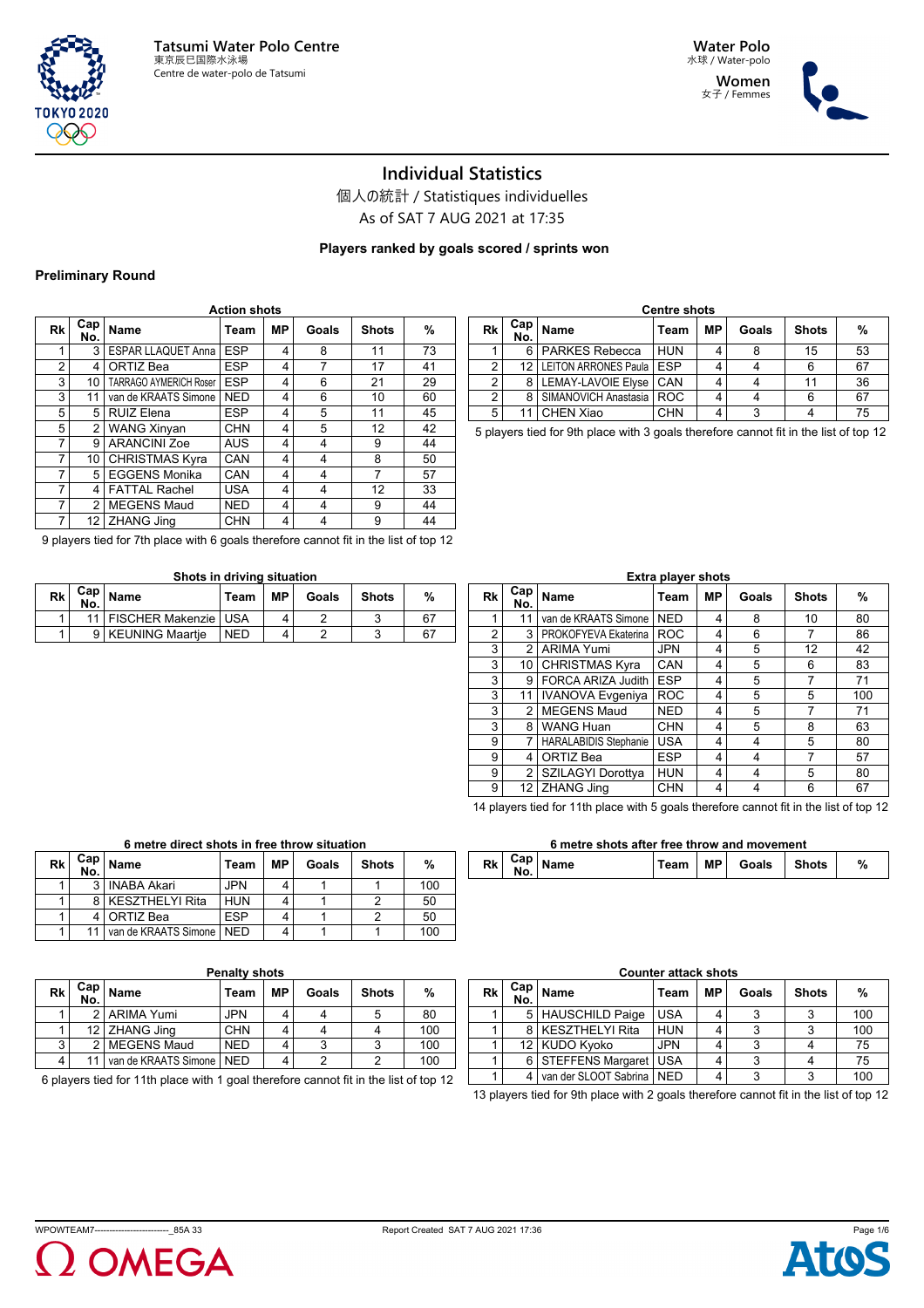

**Water Polo** 水球 / Water-polo **Women** 女子 / Femmes



## **Individual Statistics**

個人の統計 / Statistiques individuelles As of SAT 7 AUG 2021 at 17:35

**Players ranked by goals scored / sprints won**

### **Preliminary Round**

|    |                   |      | <b>Corner shots</b> |    |       |              |   | <b>Leading sprinters</b> |                                 |                               |            |           |     |                |    |
|----|-------------------|------|---------------------|----|-------|--------------|---|--------------------------|---------------------------------|-------------------------------|------------|-----------|-----|----------------|----|
| Rk | $Cap \mid$<br>No. | Name | Team                | МP | Goals | <b>Shots</b> | % | Rk                       | . ⊢Cap   <sub>Name</sub><br>No. |                               | Team       | <b>MP</b> | Won | <b>Sprints</b> | %  |
|    |                   |      |                     |    |       |              |   |                          |                                 | 3   VALYI Vanda               | <b>HUN</b> | 4         | 15  | 16             | 94 |
|    |                   |      |                     |    |       |              |   | $\overline{2}$           |                                 | 3   ESPAR LLAQUET Anna        | <b>ESP</b> | 4         | 10  | 14             | 71 |
|    |                   |      |                     |    |       |              |   | 2                        |                                 | 4 FATTAL Rachel               | <b>USA</b> | $\vert$ 4 | 10  | 15             | 67 |
|    |                   |      |                     |    |       |              |   | 4                        |                                 | 2   BERSNEVA Maria            | ROC        | 4         |     | 13             | 54 |
|    |                   |      |                     |    |       |              |   | 5                        |                                 | van der SLOOT Sabrina   NED_  |            | 4         | 6   | $\overline{ }$ | 86 |
|    |                   |      |                     |    |       |              |   | 6                        | 2 <sub>1</sub>                  | GOFERS Keesja                 | <b>AUS</b> | 4         | 4   | 10             | 40 |
|    |                   |      |                     |    |       |              |   | 6                        |                                 | 6   HALLENDORFF Amica   RSA   |            | 4         | 4   | 11             | 36 |
|    |                   |      |                     |    |       |              |   | $6 \mid$                 | 11                              | l van de KRAATS Simone I NED- |            | 4         | 4   |                | 57 |
|    |                   |      |                     |    |       |              |   | 9                        |                                 | 10   CHRISTMAS Kyra           | <b>CAN</b> | 4         | 3   | 8              | 38 |
|    |                   |      |                     |    |       |              |   | 9                        |                                 | 8 RIDGE Amy                   | <b>AUS</b> | 4         | 3   | 5              | 60 |
|    |                   |      |                     |    |       |              |   | 9                        |                                 | 2   WANG Xinyan               | <b>CHN</b> | 4         | 3   | 6              | 50 |
|    |                   |      |                     |    |       |              |   |                          |                                 |                               |            |           |     |                |    |



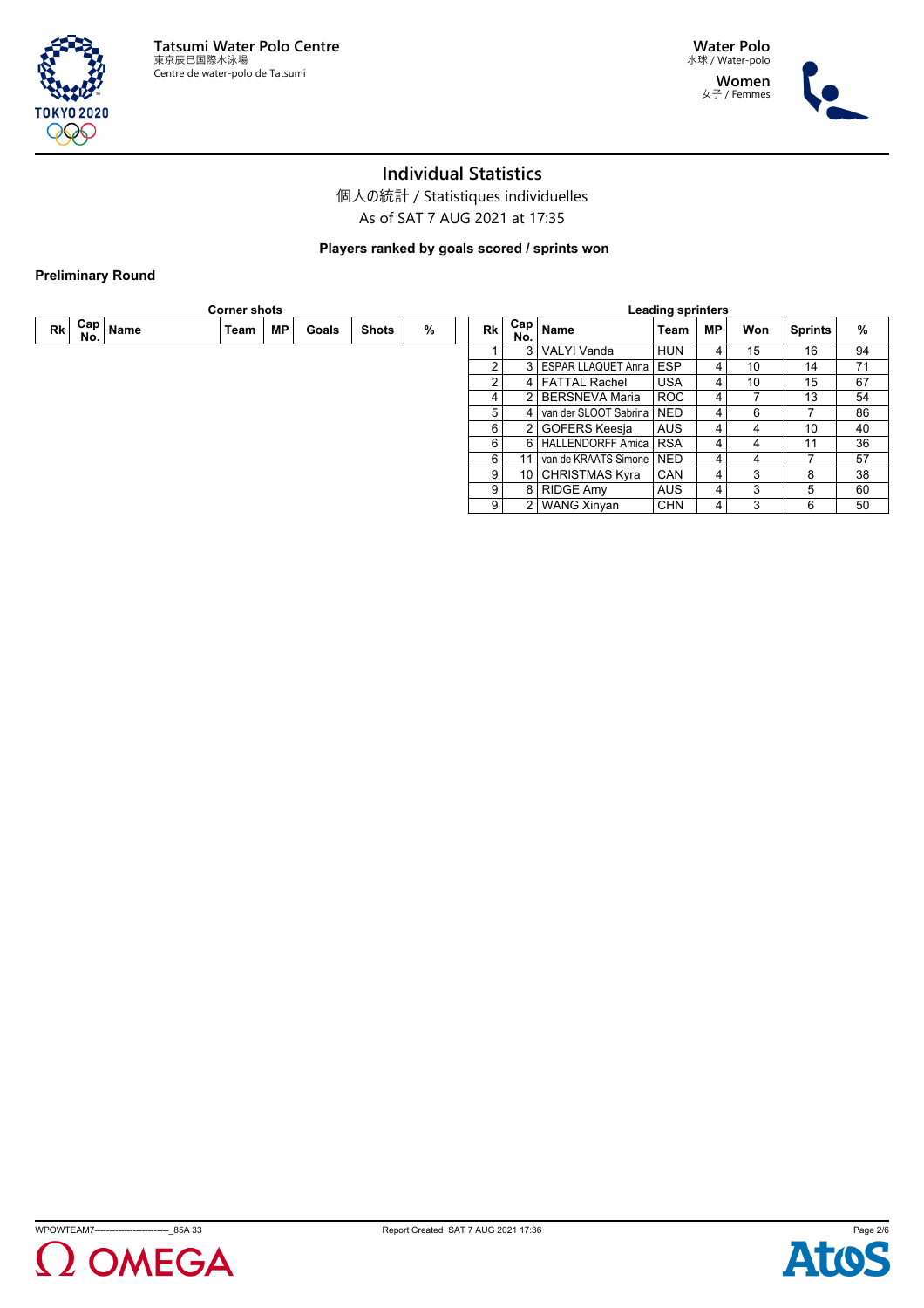

**Women** 女子 / Femmes



## **Individual Statistics**

個人の統計 / Statistiques individuelles

As of SAT 7 AUG 2021 at 17:35

**Players ranked by goals scored / sprints won**

#### **Finals**

**Rk Cap**

|    | <b>Action shots</b> |                              |            |    |       |              |    |  |  |  |  |  |  |
|----|---------------------|------------------------------|------------|----|-------|--------------|----|--|--|--|--|--|--|
| Rk | Cap  <br>No.        | Name                         | Team       | МP | Goals | <b>Shots</b> | %  |  |  |  |  |  |  |
|    |                     | 3   ESPAR LLAQUET Anna   ESP |            | ົ  |       | 12           | 33 |  |  |  |  |  |  |
|    |                     | 2   GOFERS Keesja            | <b>AUS</b> | ີ  |       |              | 57 |  |  |  |  |  |  |
|    | ี                   | <b>KNOX Bronwen</b>          | <b>AUS</b> | ົ  |       |              | 50 |  |  |  |  |  |  |

|      | <b>Centre shots</b> |                                 |       |        |       |              |    |  |  |  |  |  |  |
|------|---------------------|---------------------------------|-------|--------|-------|--------------|----|--|--|--|--|--|--|
| Rk l | $Cap \mid$<br>No.   | Name                            | Team  | MР     | Goals | <b>Shots</b> | %  |  |  |  |  |  |  |
|      | 8                   | SIMANOVICH Anastasia            | I ROC | 3      |       |              | 80 |  |  |  |  |  |  |
|      |                     | <b>WRIGHT Emma</b>              | CAN   | ົ      |       |              | 80 |  |  |  |  |  |  |
| 3    |                     | <b>FISCHER Aria</b>             | USA   | ≏      |       |              | 50 |  |  |  |  |  |  |
| 3    |                     | <b>GARCIA GODOY Maica   ESP</b> |       | ົ<br>c | 2     |              | 38 |  |  |  |  |  |  |
|      |                     |                                 |       |        |       |              |    |  |  |  |  |  |  |

9 players tied for 7th place with 6 goals therefore cannot fit in the list of top 12

**Shots in driving situation**

5 players tied for 9th place with 3 goals therefore cannot fit in the list of top 12

|      | onots in unving situation |                         |            |    |       |              |     |    |  |  |  |  |  |  |
|------|---------------------------|-------------------------|------------|----|-------|--------------|-----|----|--|--|--|--|--|--|
| Rk l | Cap  <br>No.              | ∣ Name                  | Team       | ΜP | Goals | <b>Shots</b> | %   | RI |  |  |  |  |  |  |
|      | 9                         | <b>ARANCINI Zoe</b>     | <b>AUS</b> | 3  |       |              | 100 |    |  |  |  |  |  |  |
|      |                           | 9   KEUNING Maartje     | <b>NED</b> | 3  |       | 2            | 50  |    |  |  |  |  |  |  |
|      | 9 I                       | McKELVEY Hayley         | CAN        | 3  |       |              | 100 |    |  |  |  |  |  |  |
|      | 81                        | <b>RIDGE Amy</b>        | <b>AUS</b> | 3  |       |              | 100 |    |  |  |  |  |  |  |
|      |                           | SERZHANTOVA Alena   ROC |            | 3  |       |              | 100 |    |  |  |  |  |  |  |
|      | 6 I                       | STEFFENS Margaret       | <b>USA</b> | 3  |       |              | 100 |    |  |  |  |  |  |  |
|      |                           | 12   WILLIAMS Alys      | <b>USA</b> | 3  |       |              | 100 |    |  |  |  |  |  |  |

|    | <b>Extra player shots</b> |                         |            |    |       |              |    |  |  |  |  |  |  |  |
|----|---------------------------|-------------------------|------------|----|-------|--------------|----|--|--|--|--|--|--|--|
| Rk | Cap <sub>1</sub><br>No.   | <b>Name</b>             | Team       | МP | Goals | <b>Shots</b> | %  |  |  |  |  |  |  |  |
|    | 2                         | MUSSELMAN Madeline      | <b>USA</b> | 3  | 6     | 9            | 67 |  |  |  |  |  |  |  |
| 2  | 9                         | <b>ARANCINI Zoe</b>     | <b>AUS</b> | 3  |       | 6            | 67 |  |  |  |  |  |  |  |
| 3  | 11                        | <b>FISCHER Makenzie</b> | <b>USA</b> | 3  | 3     | 8            | 38 |  |  |  |  |  |  |  |
| 3  |                           | <b>ILLES Anna</b>       | <b>HUN</b> | 3  | 3     | 4            | 75 |  |  |  |  |  |  |  |
| 3  | 9                         | <b>LEIMETER Dora</b>    | <b>HUN</b> | 3  | 3     | 5            | 60 |  |  |  |  |  |  |  |
| 3  | 4                         | ORTIZ Bea               | <b>ESP</b> | 3  | 3     | 8            | 38 |  |  |  |  |  |  |  |
| 3  | 2                         | SZILAGYI Dorottya       | <b>HUN</b> | 3  | 3     | 6            | 50 |  |  |  |  |  |  |  |
| 3  | 3                         | <b>VALYI Vanda</b>      | <b>HUN</b> | 3  | 3     | 5            | 60 |  |  |  |  |  |  |  |

14 players tied for 11th place with 5 goals therefore cannot fit in the list of top 12

|    | 6 metre direct shots in free throw situation |                   |            |    |       |              |     |  |  |  |  |  |  |  |
|----|----------------------------------------------|-------------------|------------|----|-------|--------------|-----|--|--|--|--|--|--|--|
| Rk | Can<br>No.                                   | Name              | Team       | МP | Goals | <b>Shots</b> | %   |  |  |  |  |  |  |  |
|    |                                              | 8 KESZTHELYI Rita | i hun      |    |       |              | 50  |  |  |  |  |  |  |  |
|    |                                              | I FIMETER Dora    | <b>HUN</b> | 2  |       |              | 100 |  |  |  |  |  |  |  |

**Penalty shots**

**No. Name Team MP Goals Shots %** 1 2 MEGENS Maud NED 3 3 3 3 100 1 | 11 | van de KRAATS Simone | NED | 3 | 3 | 3 | 100 3 7 HARALABIDIS Stephanie USA 3 2 2 2 100 4 9 DENG Zewen CHN 3 1 1 1 100 4 5 EGGENS Monika CAN 3 1 1 1 100 4 12 GLYZINA Nadezhda ROC 3 1 2 50 4 2 MUSSELMAN Madeline USA 3 1 1 1 100 4 3 PROKOFYEVA Ekaterina ROC 3 1 1 1 100 4 6 STEFFENS Margaret USA 3 1 1 1 100 4 2 SZILAGYI Dorottya HUN 3 1 1 1 100 4 4 van der SLOOT Sabrina NED 3 1 1 1 1 100

| Team       | <b>MP</b> | Goals | <b>Shots</b> | %          |  | <b>Rk</b> | Cap<br>No. | <sup>≀</sup> Name | Team | МP | Goals | <b>Shots</b> | % |
|------------|-----------|-------|--------------|------------|--|-----------|------------|-------------------|------|----|-------|--------------|---|
| <b>HUN</b> |           |       |              | 50         |  |           |            |                   |      |    |       |              |   |
| <b>LUB</b> |           |       |              | $\sqrt{2}$ |  |           |            |                   |      |    |       |              |   |

| <b>Counter attack shots</b> |                   |                         |            |    |       |              |     |  |  |  |  |  |  |
|-----------------------------|-------------------|-------------------------|------------|----|-------|--------------|-----|--|--|--|--|--|--|
| Rk                          | $Cap \mid$<br>No. | <b>Name</b>             | Team       | MР | Goals | <b>Shots</b> | %   |  |  |  |  |  |  |
|                             | 11                | <b>FISCHER Makenzie</b> | <b>USA</b> | 3  | 2     | 2            | 100 |  |  |  |  |  |  |
|                             | 11                | van de KRAATS Simone    | <b>NED</b> | 3  | 2     |              | 50  |  |  |  |  |  |  |
| 3                           | 2                 | <b>BERSNEVA Maria</b>   | <b>ROC</b> | 3  |       | 2            | 50  |  |  |  |  |  |  |
| 3                           | 10                | <b>CHRISTMAS Kyra</b>   | CAN        | 3  |       | 2            | 50  |  |  |  |  |  |  |
| 3                           |                   | <b>HALLIGAN Bronte</b>  | <b>AUS</b> | 3  |       |              | 100 |  |  |  |  |  |  |
| 3                           | $\mathcal{P}$     | <b>MEGENS Maud</b>      | <b>NED</b> | 3  |       | 2            | 50  |  |  |  |  |  |  |
| 3                           | 4                 | van der SLOOT Sabrina   | <b>NED</b> | 3  |       |              | 100 |  |  |  |  |  |  |
| 3                           | 12                | <b>WILLIAMS Alys</b>    | <b>USA</b> | 3  |       |              | 100 |  |  |  |  |  |  |

13 players tied for 9th place with 2 goals therefore cannot fit in the list of top 12

4 12 ZHANG Jing CHN 3 1 1 1 100 6 players tied for 11th place with 1 goal therefore cannot fit in the list of top 12





# **6 metre shots after free throw and movement**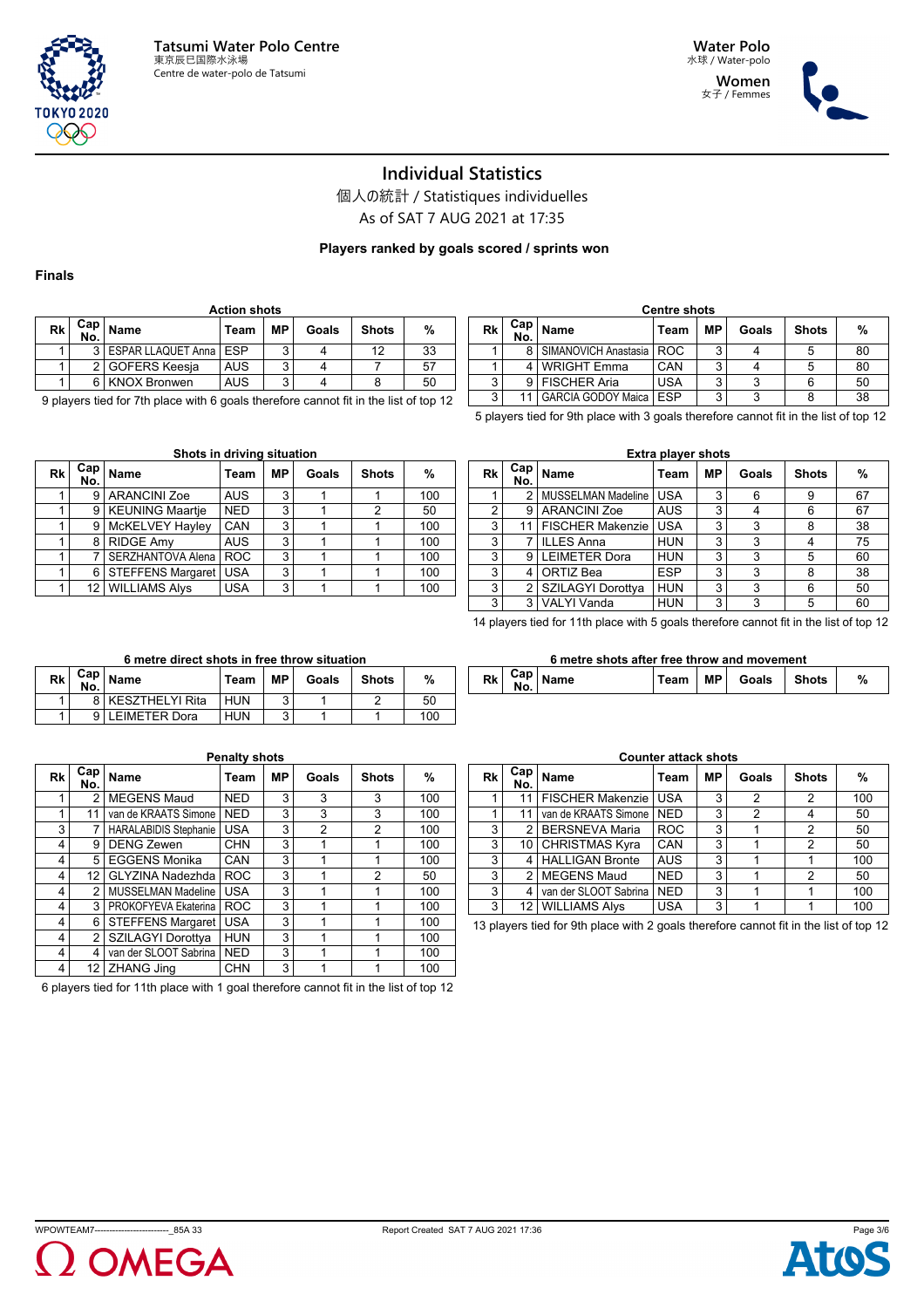

**Water Polo** 水球 / Water-polo **Women** 女子 / Femmes



# **Individual Statistics**

個人の統計 / Statistiques individuelles As of SAT 7 AUG 2021 at 17:35

**Players ranked by goals scored / sprints won**

**Finals**

|      | <b>Corner shots</b> |      |      |    |       |              |   |                | <b>Leading sprinters</b> |                                |            |                |     |                |               |
|------|---------------------|------|------|----|-------|--------------|---|----------------|--------------------------|--------------------------------|------------|----------------|-----|----------------|---------------|
| Rk l | $Cap \mid$<br>No.   | Name | Team | МP | Goals | <b>Shots</b> | % | Rk             | Cap  <br>No.             | Name                           | Team       | <b>MP</b>      | Won | <b>Sprints</b> | $\frac{0}{0}$ |
|      |                     |      |      |    |       |              |   |                |                          | 3   VALYI Vanda                | <b>HUN</b> | 3              | 12  | 12             | 100           |
|      |                     |      |      |    |       |              |   | $\overline{2}$ |                          | 4 FATTAL Rachel                | <b>USA</b> | 3 <sup>1</sup> | 8   | 11             | 73            |
|      |                     |      |      |    |       |              |   | 3              | 10 <sup>1</sup>          | CHRISTMAS Kyra                 | <b>CAN</b> | 3              | 6   | 10             | 60            |
|      |                     |      |      |    |       |              |   | 4              | 21                       | l BERSNEVA Maria               | <b>ROC</b> | 3 <sub>1</sub> | 4   | 8              | 50            |
|      |                     |      |      |    |       |              |   | 4              |                          | l van de KRAATS Simone I NED-  |            | 3              | 4   | 6              | 67            |
|      |                     |      |      |    |       |              |   | 4              | 4                        | l van der SLOOT Sabrina I NED- |            | 3              | 4   | 6              | 67            |
|      |                     |      |      |    |       |              |   |                |                          | 3   ESPAR LLAQUET Anna   ESP   |            | 3              | 3   | 9              | 33            |
|      |                     |      |      |    |       |              |   |                |                          | 8 RIDGE Amy                    | <b>AUS</b> | 3              | 3   | 3              | 100           |
|      |                     |      |      |    |       |              |   | 9              |                          | 3 CREVIER Axelle               | <b>CAN</b> | 3 <sup>1</sup> |     |                | 100           |
|      |                     |      |      |    |       |              |   | 9              |                          | 5   NIU Guannan                | <b>CHN</b> | 3              |     | 6              | 17            |
|      |                     |      |      |    |       |              |   | 9              | 10 <sup>1</sup>          | <b>TARRAGO AYMERICH Roser</b>  | <b>ESP</b> | 3              |     | 2              | 50            |
|      |                     |      |      |    |       |              |   | 9 <sup>°</sup> |                          | 2   WANG Xinyan                | <b>CHN</b> | 3              |     | 5              | 20            |
|      |                     |      |      |    |       |              |   |                |                          |                                |            |                |     |                |               |





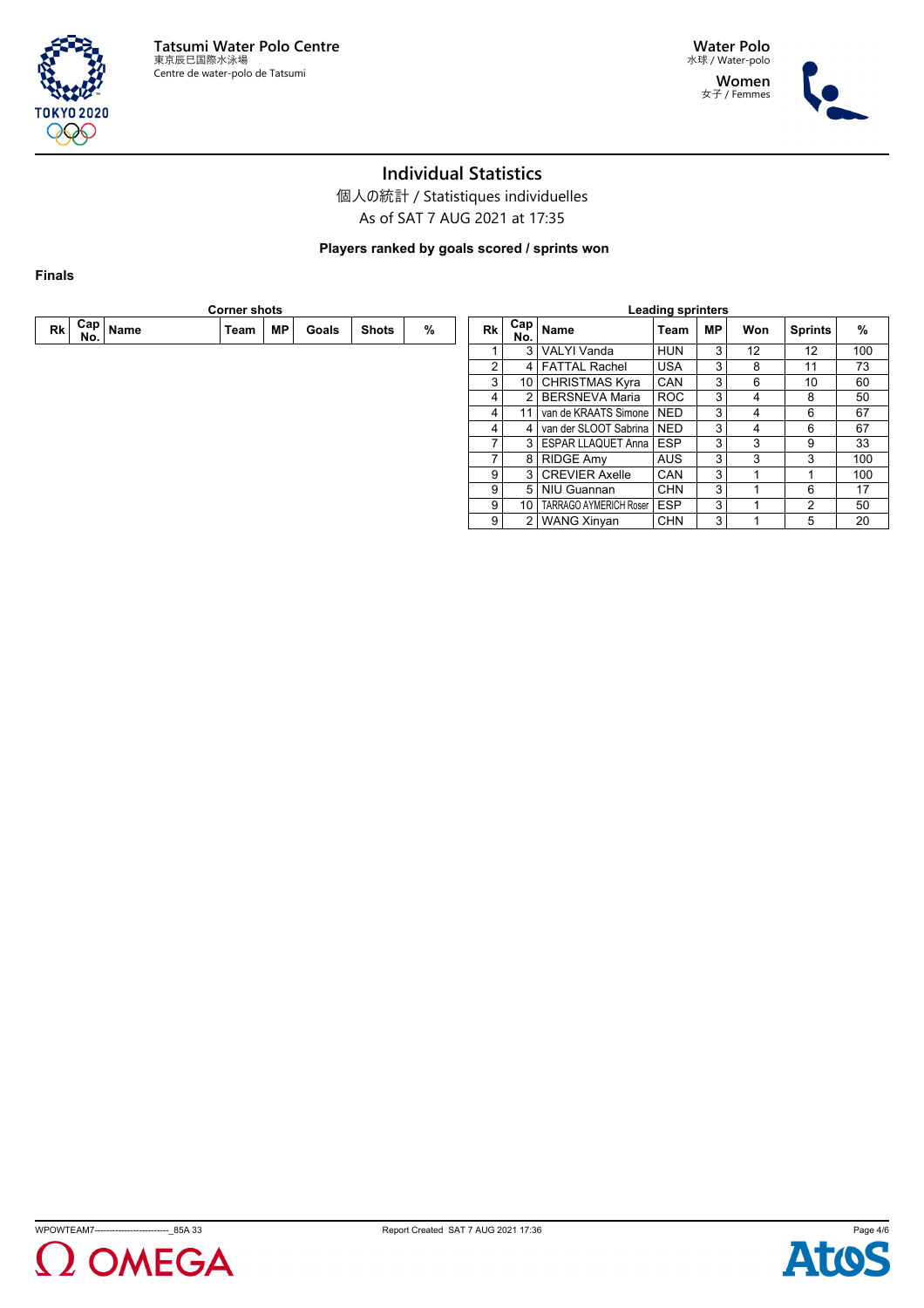



### **Individual Statistics**

個人の統計 / Statistiques individuelles As of SAT 7 AUG 2021 at 17:35

**Players ranked by goals scored / sprints won**

### **Overall (Preliminary Round + Finals)**

| Rk | Cap  <br>No. | <b>Name</b>                   | Team       | МP | Goals | <b>Shots</b> | %  |
|----|--------------|-------------------------------|------------|----|-------|--------------|----|
|    | 3            | ESPAR LLAQUET Anna   ESP      |            |    | 12    | 23           | 52 |
| 2  | 11           | van de KRAATS Simone          | <b>NED</b> |    | 9     | 17           | 53 |
| 3  |              | ORTIZ Bea                     | <b>ESP</b> | 7  | 8     | 24           | 33 |
| 3  | 5            | <b>RUIZ Elena</b>             | <b>ESP</b> |    | 8     | 21           | 38 |
| 3  |              | <b>WANG Xinyan</b>            | <b>CHN</b> | 7  | 8     | 22           | 36 |
| 6  | 10           | <b>TARRAGO AYMERICH Roser</b> | <b>ESP</b> | 7  |       | 31           | 23 |

9 players tied for 7th place with 6 goals therefore cannot fit in the list of top 12

| Rk | Cap ⊧<br>No. | Name                        | Team       | МP | Goals | <b>Shots</b> | %  |
|----|--------------|-----------------------------|------------|----|-------|--------------|----|
|    | 6            | PARKES Rebecca              | <b>HUN</b> |    | 8     | 15           | 53 |
|    | 8            | SIMANOVICH Anastasia        | <b>ROC</b> |    | 8     | 11           | 73 |
| 3  | 9            | <b>FISCHER Aria</b>         | <b>USA</b> |    | 5     | 13           | 38 |
| 3  | 8            | <b>LEMAY-LAVOIE Elyse</b>   | CAN        |    | 5     | 12           | 42 |
| 5  | 11           | <b>CHEN Xiao</b>            | <b>CHN</b> |    |       | 10           | 40 |
| 5  | 11           | <b>GARCIA GODOY Maica</b>   | <b>ESP</b> |    |       | 13           | 31 |
| 5  | 12           | <b>LEITON ARRONES Paula</b> | <b>ESP</b> |    |       | 8            | 50 |
| 5  |              | <b>WRIGHT Emma</b>          | CAN        |    |       | 9            | 44 |

**Centre shots**

5 players tied for 9th place with 3 goals therefore cannot fit in the list of top 12

|    | Shots in driving situation |                             |            |    |       |              |     |  |  |  |  |  |  |  |
|----|----------------------------|-----------------------------|------------|----|-------|--------------|-----|--|--|--|--|--|--|--|
| Rk |                            | $\frac{Cap}{No}$ Name       | Team       | МP | Goals | <b>Shots</b> | %   |  |  |  |  |  |  |  |
|    | 9                          | <b>KEUNING Maartje</b>      | <b>NFD</b> |    |       |              | 60  |  |  |  |  |  |  |  |
| 2  |                            | 11   FISCHER Makenzie   USA |            |    |       |              | 67  |  |  |  |  |  |  |  |
| 2  |                            | <b>RIDGE Amy</b>            | <b>AUS</b> |    |       | ົ            | 100 |  |  |  |  |  |  |  |
| 2  |                            | SERZHANTOVA Alena           | <b>ROC</b> | 6  |       |              | 100 |  |  |  |  |  |  |  |

|                                                                               | <b>Extra player shots</b> |                                |            |    |       |              |    |  |  |  |  |  |  |  |
|-------------------------------------------------------------------------------|---------------------------|--------------------------------|------------|----|-------|--------------|----|--|--|--|--|--|--|--|
| Rk                                                                            | Cap  <br>No.              | Name                           | Team       | МP | Goals | <b>Shots</b> | %  |  |  |  |  |  |  |  |
| 1                                                                             | 2                         | <b>MUSSELMAN Madeline</b>      | <b>USA</b> | 7  | 9     | 15           | 60 |  |  |  |  |  |  |  |
| 1                                                                             | 11                        | van de KRAATS Simone           | <b>NED</b> | 7  | 9     | 13           | 69 |  |  |  |  |  |  |  |
| 3                                                                             | 10                        | <b>CHRISTMAS Kyra</b>          | CAN        | 7  |       | 10           | 70 |  |  |  |  |  |  |  |
| 3                                                                             | 9                         | <b>FORCA ARIZA Judith</b>      | <b>ESP</b> | 7  |       | 15           | 47 |  |  |  |  |  |  |  |
| 3                                                                             | 4                         | ORTIZ Bea                      | <b>ESP</b> | 7  |       | 15           | 47 |  |  |  |  |  |  |  |
| 3                                                                             | 3                         | PROKOFYEVA Ekaterina           | <b>ROC</b> | 7  |       | 11           | 64 |  |  |  |  |  |  |  |
| 3                                                                             | 2                         | SZILAGYI Dorottya              | <b>HUN</b> | 7  |       | 11           | 64 |  |  |  |  |  |  |  |
| 8                                                                             | 7                         | <b>ILLES Anna</b>              | <b>HUN</b> | 7  | 6     | 8            | 75 |  |  |  |  |  |  |  |
| 8                                                                             | 11                        | <b>IVANOVA Evgeniya</b>        | <b>ROC</b> | 7  | 6     | 8            | 75 |  |  |  |  |  |  |  |
| <b>ZHANG Jing</b><br>7<br>8<br>12 <sup>1</sup><br><b>CHN</b><br>6<br>10<br>60 |                           |                                |            |    |       |              |    |  |  |  |  |  |  |  |
|                                                                               |                           | aan witaan with a criminal and |            |    |       |              |    |  |  |  |  |  |  |  |

14 players tied for 11th place with 5 goals therefore cannot fit in the list of top 12

**6 metre shots after free throw and movement**

**No. Name Team MP Goals Shots %**

| Rk | Cap ∣<br>No. | <b>Name</b>           | Team       | МP | Goals | <b>Shots</b> | %   |
|----|--------------|-----------------------|------------|----|-------|--------------|-----|
|    |              | 8 KESZTHELYI Rita     | <b>HUN</b> |    |       |              | 50  |
|    | ર            | <b>INABA Akari</b>    | <b>JPN</b> |    |       |              | 100 |
| 2  |              | <b>I FIMETER Dora</b> | <b>HUN</b> |    |       |              | 100 |
| ◠  |              | ORTIZ Bea             | <b>ESP</b> |    |       |              | 33  |
| ◠  |              | van de KRAATS Simone  | <b>NFD</b> |    |       |              | 50  |

# **6 metre direct shots in free throw situation**

|                |            |                             | <b>Penalty shots</b> |           |       |              |     | <b>Counter attack shots</b> |                   |                                                                                    |            |           |       |       |     |
|----------------|------------|-----------------------------|----------------------|-----------|-------|--------------|-----|-----------------------------|-------------------|------------------------------------------------------------------------------------|------------|-----------|-------|-------|-----|
| \$k            | Cap<br>No. | Name                        | Team                 | <b>MP</b> | Goals | <b>Shots</b> | %   | Rk                          | $Cap \mid$<br>No. | <b>Name</b>                                                                        | Team       | <b>MP</b> | Goals | Shots | %   |
|                |            | l MEGENS Maud               | <b>NED</b>           |           | 6     | 6            | 100 |                             |                   | van de KRAATS Simone   NED                                                         |            |           | 4     | 6     | 67  |
| 2 <sup>2</sup> | 11         | van de KRAATS Simone   NED  |                      |           | 5     | 5            | 100 |                             | 4                 | van der SLOOT Sabrina   NED                                                        |            |           | 4     |       | 100 |
| $\overline{2}$ |            | 12   ZHANG Jing             | <b>CHN</b>           |           | 5     | 5            | 100 | 3                           |                   | BERSNEVA Maria                                                                     | <b>ROC</b> |           | 3     | 5     | 60  |
| $\vert$        |            | l ARIMA Yumi                | JPN                  |           | 4     | 5            | 80  | 3                           | 11                | FISCHER Makenzie   USA                                                             |            |           | 3     | 3     | 100 |
| 5              |            | HARALABIDIS Stephanie   USA |                      |           | 3     | 3            | 100 | 3                           | 5                 | <b>HAUSCHILD Paige</b>                                                             | <b>USA</b> |           | 3     |       | 100 |
| $6 \mid$       |            | 9   DENG Zewen              | <b>CHN</b>           |           | 2     | 2            | 100 | 3                           | 8 <sup>1</sup>    | KESZTHELYI Rita                                                                    | <b>HUN</b> |           |       |       | 75  |
| $6 \mid$       |            | 5 EGGENS Monika             | <b>CAN</b>           |           | 2     | 2            | 100 | 3                           | 12 <sub>1</sub>   | KUDO Kyoko                                                                         | <b>JPN</b> | 4         | 3     |       | 75  |
| $6 \mid$       |            | MUSSELMAN Madeline   USA    |                      |           | 2     | 2            | 100 | 3                           | 6 <sup>1</sup>    | STEFFENS Margaret   USA                                                            |            |           | 3     |       | 75  |
| $6 \mid$       |            | PROKOFYEVA Ekaterina   ROC  |                      |           | 2     | 2            | 100 |                             |                   | 13 players tied for 9th place with 2 goals therefore cannot fit in the list of top |            |           |       |       |     |
| $6 \mid$       |            | van der SLOOT Sabrina   NED |                      |           | っ     | 2            | 100 |                             |                   |                                                                                    |            |           |       |       |     |

**Rk Cap**

6 players tied for 11th place with 1 goal therefore cannot fit in the list of top 12



**Rk Cap**